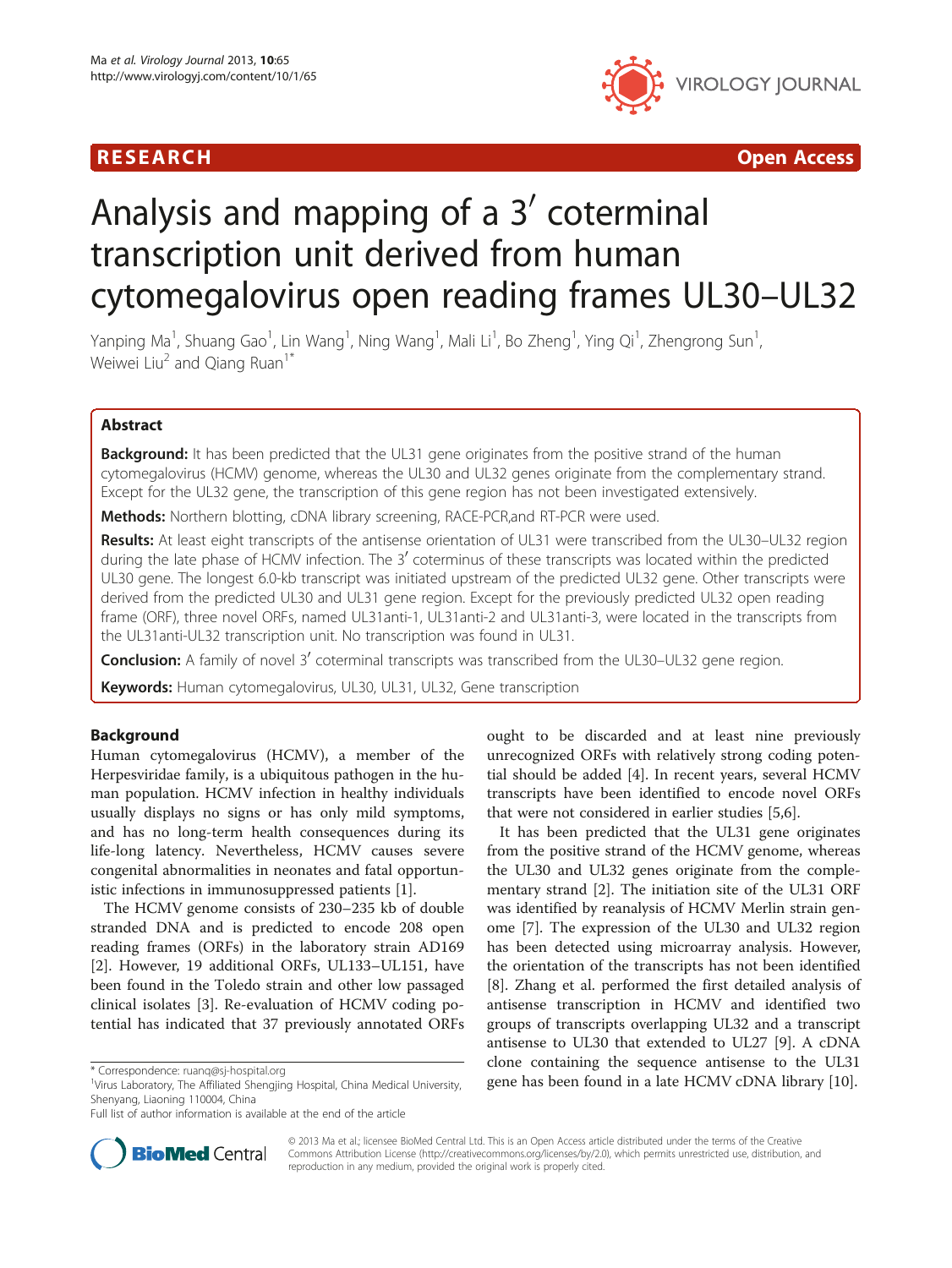<span id="page-1-0"></span>In the present study, transcription of this gene region was investigated by cDNA screening, northern blotting, RT-PCR and rapid amplification of cDNA ends (RACE). A 3' coterminal transcription unit, named the UL31anti-UL32 transcription unit, was identified in the predicted UL30–UL32 gene region of an HCMV clinical strain. Three novel ORFs were predicted in some of the transcripts from the UL31anti-UL30 transcription unit. No evidence was found for the transcription of the predicted UL31 gene.

# Results

#### DNA sequence of UL30–UL32 in HCMV H genome

The whole genome sequence of HCMV H isolate was obtained by high throughput sequencing. The sequence showed that the genome of HCMV H strain contained a completed UL30–UL32 gene region, which shared 99% homology with that of AD169 genome (X17403.1). Compared with AD169 strain, almost all of the nucleotide changes were substitutions, and no frameshift mutation was found in this gene region (Additional file [1](#page-9-0): Figure S1).

## UL31 antisense transcripts in HCMV cDNA library

Twenty-three cDNA clones were identified to contain sequences congruent with the UL30–UL31 gene region by graded PCR from the library. Compared with the sequences of AD169 strain, the  $5'$  end sequences of 19 clones were located at nucleotide (nt) 37828, three at nt 37824 and one at nt 37836. All of the 23 sequences pos-

sessed a poly(A) tail that was not coded by the HCMV genome. The  $3'$  ends of the 23 sequences were all located at nt 37258–37262 downstream of a poly(A) signal (AATAAA) at nt 37281–37276, which was located in the middle of the predicted UL30 gene (Figure 1). The sequencing results of the cDNA clones suggested that an unspliced transcript of  $\sim 0.6$  kb was transcribed from the UL30–UL31 gene region, which corresponded to the sense orientation of the UL30 gene and antisense orientation of the UL31 gene.

## Confirmation of the UL31anti-UL32 transcription unit by northern blotting

To investigate the sizes of RNA classes from this region of the viral genome, northern blotting was performed using the total RNAs from human embryonic lung fibroblast (HELF) cells infected with HCMV H strain at immediate–early (IE), early (E) and late (L) classes. The total RNA of mock-infected cells was used as a control.

The RNA blots were first hybridized with a digoxigeninlabeled RNA probe, named probe-1, which complemented the complementary strand of the AD169 genome at nt 37365–37664. Multiple transcripts were detected in the L



Figure 1 Graphic representation of the HCMV genome, relative positions of the UL30-UL32 gene region. The blank arrows represent ORFs; the long black arrows represent transcripts; the dotted lines indicate that the 5' ends were not identified in the present study; the short black arrows represent primers; the black bars represent probes; the black triangles represent TATA elements; the blank triangle represents poly(A) signal. The positions of probes and primers are listed in Table [1.](#page-4-0) The sizes of transcripts are given at the left sides, and the identified 5' ends are given at the right sides. The nucleotide positions referred to in this figure are in reference to the sequence of the HCMV AD169 strain (GenBank: X17403.1).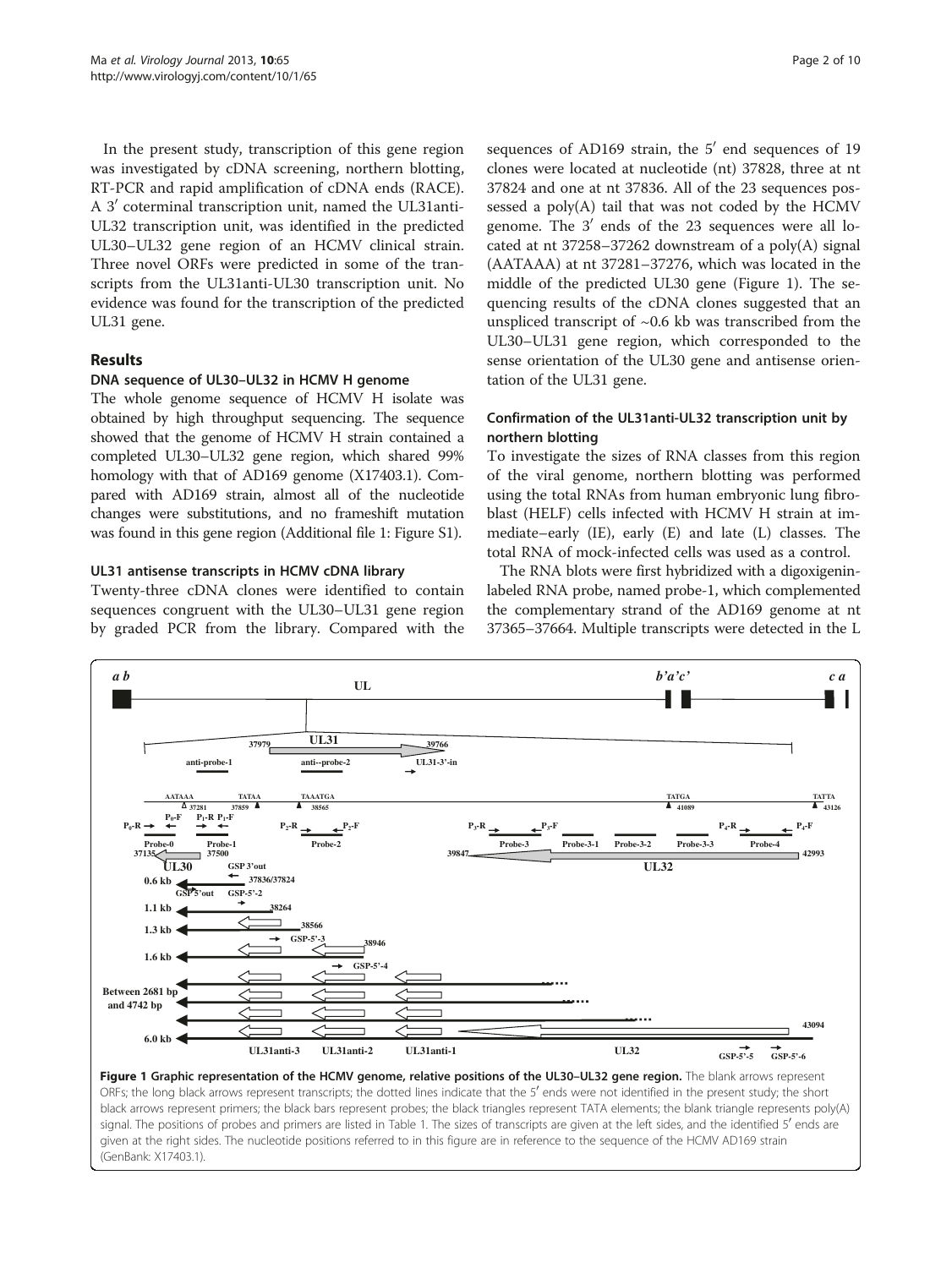RNA from HCMV-infected HELF cells, but not in the IE, E and mock-infected RNA (Figure [2A](#page-3-0)). In addition to the most predominant 0.6-kb transcript, a series of larger transcripts was also detected. Among them, one was ~6.0-kb with less abundance than the 0.6-kb transcript, and the other six weak bands were distributed into two groups, lying between the markers of 2681 and 4742 bp, as well as 1049 and 1821 bp, respectively.

To characterize these transcripts further, a series of digoxigenin-labeled RNA probes spanning the UL30– UL32 gene region was designed and used for northern blotting of the RNAs of L-class-infected or mockinfected cells. As shown in Figure [1,](#page-1-0) Probe-0 was located at nt 37011–37250 downstream of the poly(A) signal within UL30, and contained 116 nt of the  $3'$  terminal sequence of the predicted UL30 ORF. Probe-4 was designed near the  $5'$  end of the predicted UL32 ORF of AD169 strain, which was  $\sim$  5.0 kb from the poly(A) signal within UL30. Probe-3 and probe-2 were located about 2.7 and 1.4 kb, respectively, from the poly $(A)$  signal. All of the probes bound to the complementary strand of the AD169 sequence (Figure [1,](#page-1-0) Table [1\)](#page-4-0). As shown in Figure [2](#page-3-0)B, the 6.0-kb transcript was detected by all of the probes, except for probe-0. In contrast, the transcripts between the markers of 2681 and 4742 bp were detected by probe-1, probe-2 and probe-3, but not probe-4. The longest transcript between the markers of 1049 and 1821 bp was detected by probe-1 and probe-2. The 0.6-kb transcript and the shorter two transcripts between 1049 and 1821 bp were detected only by probe-1. No transcript was detected by probe-0, which suggested that the poly(A) signal at nt  $37281-37276$  defined the  $3'$ boundary for all of the transcripts. These data indicated that a  $3'$  coterminate transcript family was transcribed from the complementary strand of HCMV UL30–UL32 gene region in the late phase of infection. The region, from which these transcripts were transcribed, was named the UL31anti-UL32 transcription unit.

To distinguish further the three transcripts between the markers of 2681 and 4742 bp, another three digoxigenin-labeled RNA probes, probe-3-1, probe-3-2 and probe-3-3, were designed lying at the right side of probe-3 in order, and downstream of (probe-3-1 and probe-3-2) or upstream of (probe-3-3) a non-consensus TATA element (TATGA) at nt 41089–41084 (Figure [1](#page-1-0), Table [1](#page-4-0)). The probes were hybridized to the RNAs from L-class-infected cells or mock-infected cells. The 6.0-kb transcript was detected by all three probes. The three transcripts between the markers of 2681 and 4742 bp were recognized by probe-3-1. Among them, the shortest one was detected with a weak signal, which could have been due to hybridization to the partial sequence of the probe. Only the longest transcript reacted to probe-3-2, and none of the three transcripts was detected by probe-3-3. No signal was found in mockinfected RNA using all three probes (Figure [2](#page-3-0)C). These results demonstrated that all three transcripts should initiate between the positions of probe-3-1 and probe-3-3, and downstream of the TATA element (TATGA) at nt 41089–41084.

# Identification of the  $3'$  terminus of the transcripts from the UL31anti-UL32 transcription unit by  $3'$  RACE

To identify the  $3'$  end of these  $3'$  coterminate transcripts by 3<sup> $\prime$ </sup> RACE, gene-specific primers (GSP) of GSP-3<sup> $\prime$ </sup> out primer and  $P_1$ -F primer (Figure [1,](#page-1-0) Table [1](#page-4-0)) were used in the amplification. The two nested primers were located in the region of the 0.6-kb transcript, which is derived from the  $3'$  part of the UL31anti-UL32 transcription unit. The cDNA was reverse transcribed from L class RNA of infected cells. The product of  $3'$ RACE was ~400 bp (Figure [3](#page-5-0)). Sequencing demonstrated that the  $3'$  end of the transcripts from the UL31anti-UL32 transcription unit was located at nt 37260, which was downstream of the consensus poly (A) signal at nt 37281–37276. These results were identical to those of the transcripts identified by screening the cDNA library and northern blotting.

# Detection of possible introns in the transcripts from the UL31anti-UL32 transcription unit by RT-PCR

To detect possible introns in the transcripts from the UL31anti-UL32 transcription unit, RT-PCR was performed using L class RNA of infected cells as the template. Total RNA was subjected to RT-PCR with primer combinations of P<sub>2</sub>-F and P<sub>1</sub>-R, P<sub>3</sub>-F and P<sub>1</sub>-R, as well as P<sub>4</sub>-F and  $P_3-R$ , respectively (Figure [1](#page-4-0), Table 1). Control reactions containing no avian myoblastosis virus (AMV) reverse transcriptase were performed. Meanwhile, PCR using the infected-cell DNA as template and the same primers in parallel tests were used as a length control. The results showed that the lengths of RT-PCR products were identical to those of the PCR products with DNA as the template using the same primers. No fragment in the AMV-negative control reactions was amplified, which excluded possible DNA contamination in the RNA preparations (Figure [4](#page-5-0)). This result indicated that no intron existed in the transcripts from the UL31anti-UL32 transcription unit.

## Identification of the  $5'$  termini of the 0.6- and 6.0-kb transcripts by 5' RACE

5' RACE experiments were performed using primers designed according to the 0.6- and 6.0-kb transcripts. For the 0.6-kb transcript, the first round of PCRs was carried out using the  $5'$  RACE outer primer (from the  $5'$ Full Race Kit) and the GSP-5' outer primer (Table [1](#page-4-0), Figure [1\)](#page-1-0). Several bands were obtained using  $P_1$ -R as the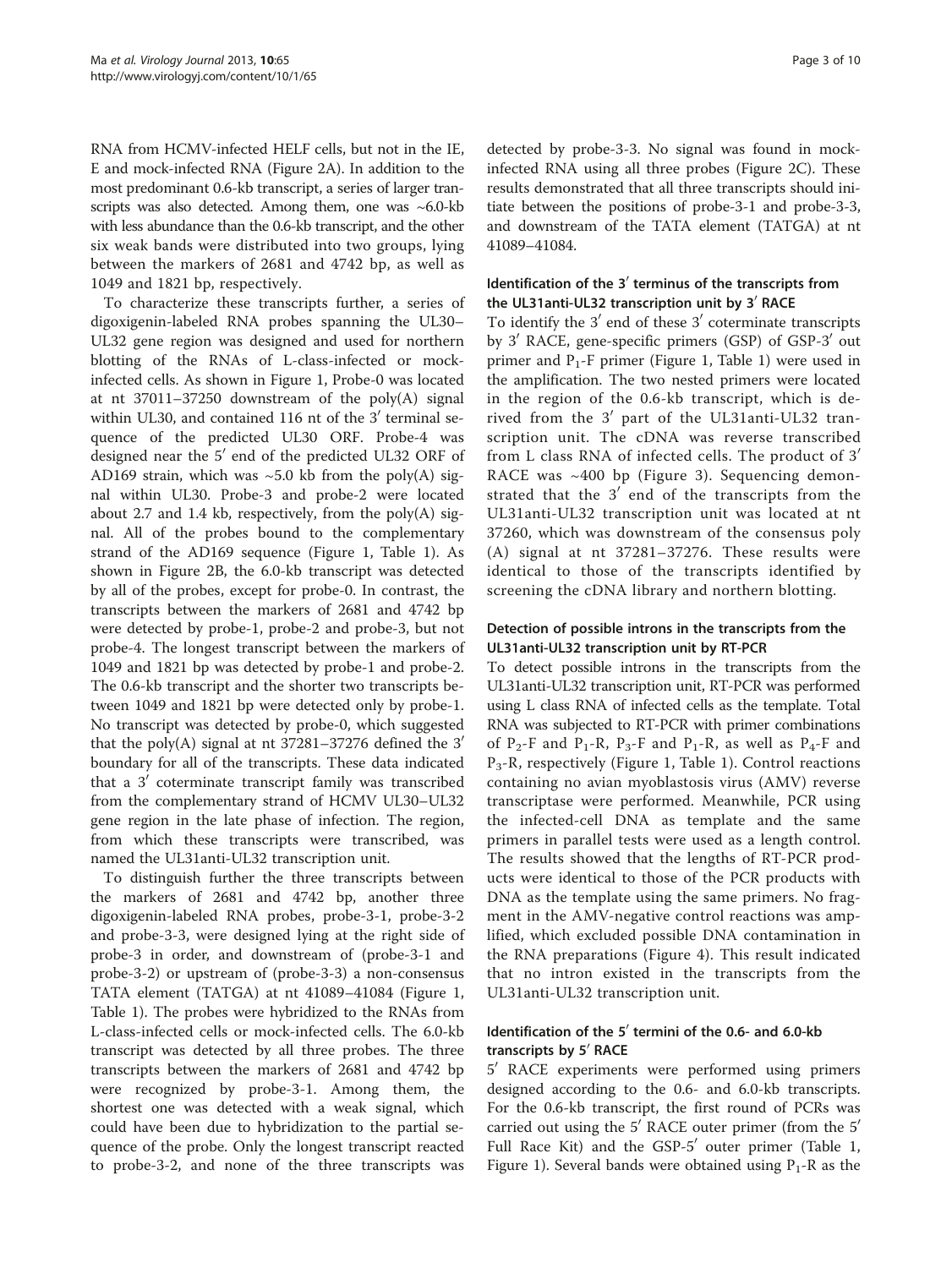<span id="page-3-0"></span>

the experiments. A. Northern blottings were performed with Probe-1 using total RNAs harvested from HELF cells infected with HCMV H strain (IE, E, and L classes). B. Northern blottings were performed with Probe-0 through Probe-4 using total RNAs harvested from HELF cells at late phase (L) of infection with HCMV H strain. C. Northern blottings were performed with Probe-3-1 through Probe-3-3 using total RNAs harvested from HELF cells at late phase (L) of infection with HCMV H strain.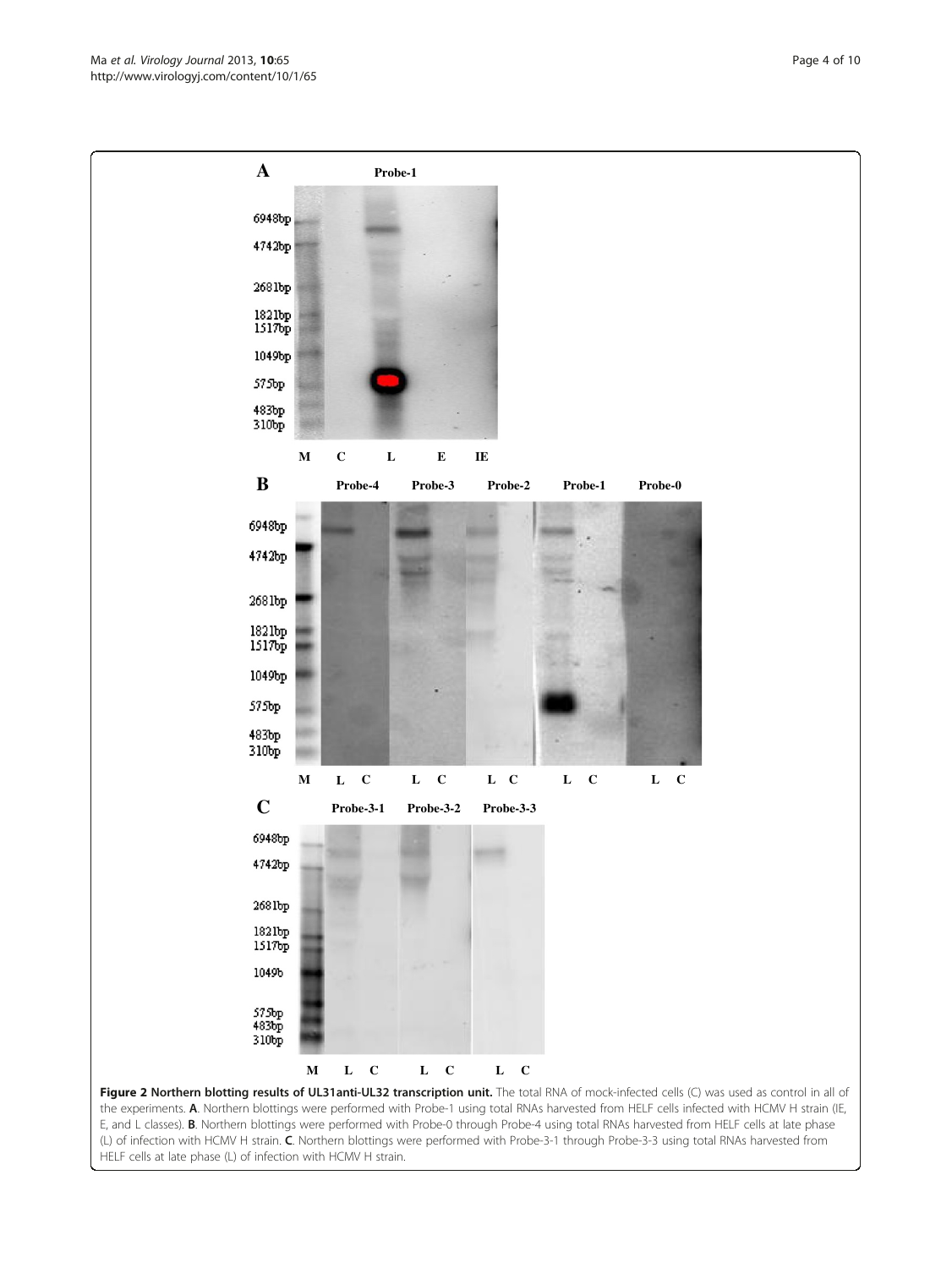<span id="page-4-0"></span>Table 1 The primers used in the present study

| Experiments                             | Primer<br>names     | Primer<br>sites (5'-3') | Primer sequences (5'-3')    |  |
|-----------------------------------------|---------------------|-------------------------|-----------------------------|--|
| cDNA library<br>screening               | $P_1 - F$           | 37664-37645             | ACAGCGAGCAGCAGGAGTT         |  |
|                                         | $P_1 - R$           | 37365-37384             | AGAGCCCGTCGTGATAGTCC        |  |
|                                         | $P_{2}$ -F          | 38763-38744             | ACCGCCTGCGACTGCCGCAT        |  |
|                                         | $P_{2}$ -R          | 38564-38583             | TACAACAACACGCAGGGCTG        |  |
| Northern<br>blotting "<br>and<br>RT-PCR | $P_0 - F$           | 37250-37231             | TAGTCTCGTTTTTTATTAAA        |  |
|                                         | $P_0-R$             | 37011-37030             | CAGTCCGCGACGATCCACAG        |  |
|                                         | $P_1 - F^b$         | 37664-37645             | ACAGCGAGCAGCAGGAGTT         |  |
|                                         | $P_1 - R^b$         | 37365-37384             | AGAGCCCGTCGTGATAGTCC        |  |
|                                         | $P_{2}$ - $F^{b}$   | 38763-38744             | ACCGCCTGCGACTGCCGCAT        |  |
|                                         | $P_2-R^b$           | 38564-38583             | TACAACAACACGCAGGGCTG        |  |
|                                         | $P_{3}$ -F          | 40306-40288             | CGTCGGTGTTCCTTCCTT          |  |
|                                         | $P_{3}$ -R          | 39997-40014             | CATGCCCGTCGTGCTCTT          |  |
|                                         | $P_{4}$ -F          | 42945-42926             | <b>GTCAACTTTCTGCGCCATCT</b> |  |
|                                         | $P_4 - R$           | 42498-42516             | GCTGCACCTCCGTATCCTT         |  |
|                                         | $P_{3-1} - F$       | 40673-40654             | AGAAACCGGTGCTGGGCAAG        |  |
|                                         | $P_{3-1} - R$       | 40430-40447             | ACGGACGCCGAGGCTGAC          |  |
|                                         | $P_{3-2} - F$       | 41023-41005             | <b>TCCCTTCAGGATGCCTACG</b>  |  |
|                                         | $P_{3-2} - R$       | 40784-40801             | TCGGACGACGGTGTTGTG          |  |
|                                         | $P_{3-3} - F$       | 41361-41344             | GATCCGCGTTTCACCGAC          |  |
|                                         | $P_{3-3} - R$       | 41115-41132             | CCCAGGGCGAGTTACCGT          |  |
| 3' RACE                                 | GSP-3'out<br>primer | 37713-37694             | CATGTAGCCGACTTGGAGGA        |  |
|                                         | $P_1 - F$           | 37664-37645             | ACAGCGAGCAGCAGGAGTT         |  |
|                                         | $P_{2}$ -R          | 38564 - 38583           | TACAACAACACGCAGGGCTG        |  |
|                                         | UL31-3'-in          | 39310-39327             | CCGCAACCCGTCACTCTT          |  |
| 5' RACE                                 | GSP-5'out<br>primer | 37342-37359             | AAAGGCACGCTGTTGACG          |  |
|                                         | $P_1-R$             | 37365-37384             | AGAGCCCGTCGTGATAGTCC        |  |
|                                         | GSP-5'-2            | 37801-37820             | CGGGAAGAGGTTCTTCTCCC        |  |
|                                         | $GSP-5' - 3$        | 38349-38367             | ACGTGGTGACCTCGTGGAT         |  |
|                                         | $GSP-5' - 4$        | 38743-38762             | CATGCGGCAGTCGCAGGCGG        |  |
|                                         | GSP-5'-5            | 42522-42539             | GCACAAAGGCGATGGGTT          |  |
|                                         | GSP-5'-6            | 42803-42823             | CGGTAGTATCCCAACCAAAGC       |  |

a. The additional oligonucleotide of 5'-AATACGACTCACTATAGG-3' was added<br>to the 5' ends of the reverse primers for the templates of all the Northern to the 5<sup>'</sup> ends of the reverse primers for the templates of all the Northern blotting probes and acted as the promoter of T7 RNA polymeras. b. These primers were for the template of the complementary probes of probe-1 and anti-probe-1, as well as probe-2 and anti-probe-2, which were switched as the forward and reverse primers.

inner primer (Figure [5A](#page-6-0)). A predominant band of ~300 bp was recovered, cloned and sequenced. The sequences of all the selected clones initiated at nt 37836 or 37824, which were consistent with the  $5'$  ends of the cDNA sequences identified by cDNA library screening. A TATA box (TATAA) was found at nt 37865–37859, which was located 30 bp upstream of the  $5'$  ends of the 0.6-kb transcript (Additional file [1](#page-9-0): Figure S1).

After amplification with the GSP-5'-5 and GSP-5'-6 primers, an ~300-bp product was purified, cloned and sequenced. The sequencing results of all the selected clones indicated an accordant  $5'$  end at nt 43094, which was 27 bp downstream of a TATA element at nt 43126–43121 (TATTA) (Additional file [1:](#page-9-0) Figure S1). Combined with the results obtained in 3<sup>'</sup> RACE and RT-PCR, an unspliced transcript could be deduced to initiate at this site and terminate at the  $3'$  coterminus of nt 37260. After adding one 100–200-bp poly(A) tail, this transcript was coincident with the 6.0-kb transcript identified by northern blotting.

#### Identification of the  $5'$  termini of the transcripts with lengths of 1049-1821 and 2681-4742 bp by  $5'$  RACE

To define the  $5'$  ends of the transcripts with lengths of 1049–1821 bp, several nested 5' RACE PCR experiments were performed. The first-round PCR was carried out using the  $5'$  RACE Outer primer (from the  $5'$  Full Race Kit) and the  $P_1-R$  primer (Table [1](#page-1-0), Figure 1). The nested amplification results were as follows: three bands of  $\sim$ 900,  $\sim$ 750 and  $\sim$ 400 bp were obtained using GSP-5'-2 primer; two bands of  $\sim$ 500 and  $\sim$ 250 bp using the GSP-5'-3 primer; and one band of  $\sim$ 200 bp using the GSP-5'-4 primer. These products were purified and cloned separately. Three to six clones of each product were sequenced for the inserts. As shown in Table [2,](#page-6-0) the sequencing results indicated three possible  $5'$  ends around nt 38946, 38566 and 38264, respectively. So, the three transcripts located between 1049 and 1821 bp in the northern blot results should be 1.6, 1.3 and 1.1 kb in length before polyadenylation.

According to the UL30–UL32 DNA sequence, the prediction of transcription regulation motifs showed that except for a non-consensus TATA element (TAAATGA) at the corresponding position of nt 38565–38559 with AD169 as the reference (Additional file [1](#page-9-0): Figure S1), no consensus TATA element was found upstream of the corresponding gene positions of the  $5'$  ends of the three transcripts. However, several other transcription-activating sequences were observed upstream of the corresponding gene positions of these  $5'$  ends, including an E2F site (TTACGCGC) and a CREB/CEBP site (CGTGGTTACGCG) at 38 and 41 bp relative to the corresponding gene position of the  $5'$  end of nt 38946, respectively; a GATA site (AGGGATACCG) at 10 bp relative to the  $5'$  end of nt 38264 (Additional file [1:](#page-9-0) Figure S1).

The same strategy was applied to define the  $5'$  ends of the transcripts of 2681–4742 bp. Despite the use of multiple nested  $5'$  RACE primers, the results did not provide any authentic identical 5' ends. DNA statistics and RNA fold analysis on the corresponding genomic sequence showed that high GC percentage (63.72%) and complicated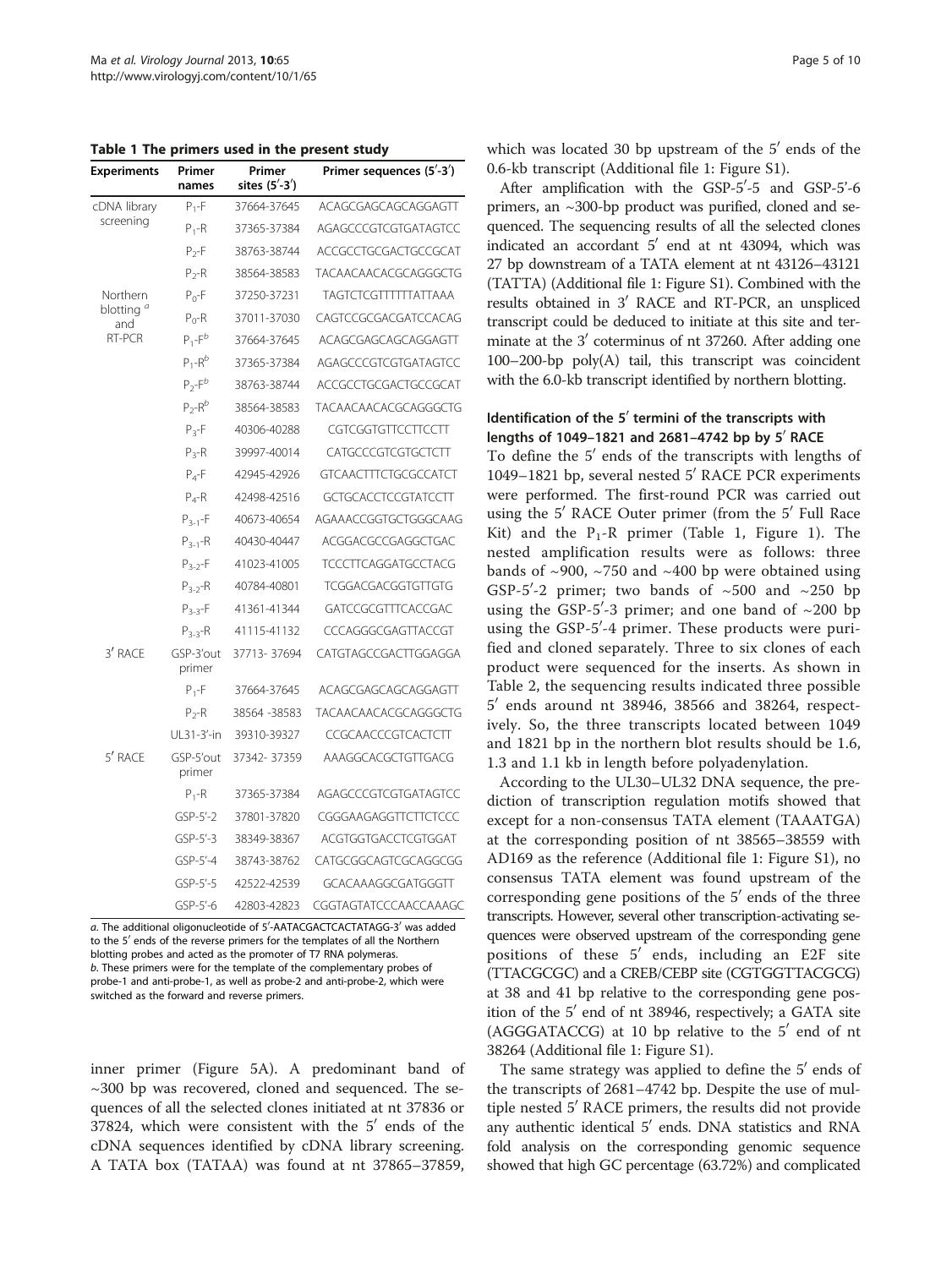<span id="page-5-0"></span>

transcription unit using the L class RNA of HCMV infected HELF cells as the sample.

secondary structures (hairpins or stem-loop caps) existed in this region, which may have blocked the reverse transcription. Transcription regulation site analysis showed that there were three Cap sites (TCACCTGG, TCAGCCTG and TCAGCCTC) at the positions corresponding to AD169 genome nt 41038–41031, 40823– 40816 and 40446–40439, respectively. A non-consensus TATA element (TATGA) was located at nt 41089–41084, which should be upstream of the longest transcript of 2681–4742 bp. In addition, two AP-1 sites at nt 40615–40605 (GGTGACGTCGAC) and 40939–40929 (GGTGACGTCGA), a CREB/ATF site at nt 40616– 40604 (CGGTGACGTCGACG), and an E2F site at nt 40489–40481 (TTCTGGCGC) were found in the corresponding genomic sequence (Additional file [1:](#page-9-0) Figure S1).

# Detection of transcription of the predicted UL31 gene by northern blotting

Transcription of the predicted UL31 gene was detected by two digoxigenin-labeled RNA probes, named antiprobe-1 and anti-probe-2, which were complementary to the sequences of probe-1 and probe-2, respectively (Figure [1](#page-1-0)). Northern blotting was performed using the total RNAs from HELF cells infected with HCMV H strain at IE, E and L classes. No transcript was detected by either of the probes in all the RNA preparations of the three infection classes (data not shown).

# Detection of transcription of the predicted UL31 gene of by 3<sup>'</sup> RACE

To determine whether the predicted UL31 gene was transcribed, 3' RACE was performed with GSPs of  $P_2$ -R and UL31-3'-in (Figure [1,](#page-1-0) Table [1](#page-4-0)) using L class RNA of infected cells. No product was found after nest amplification.

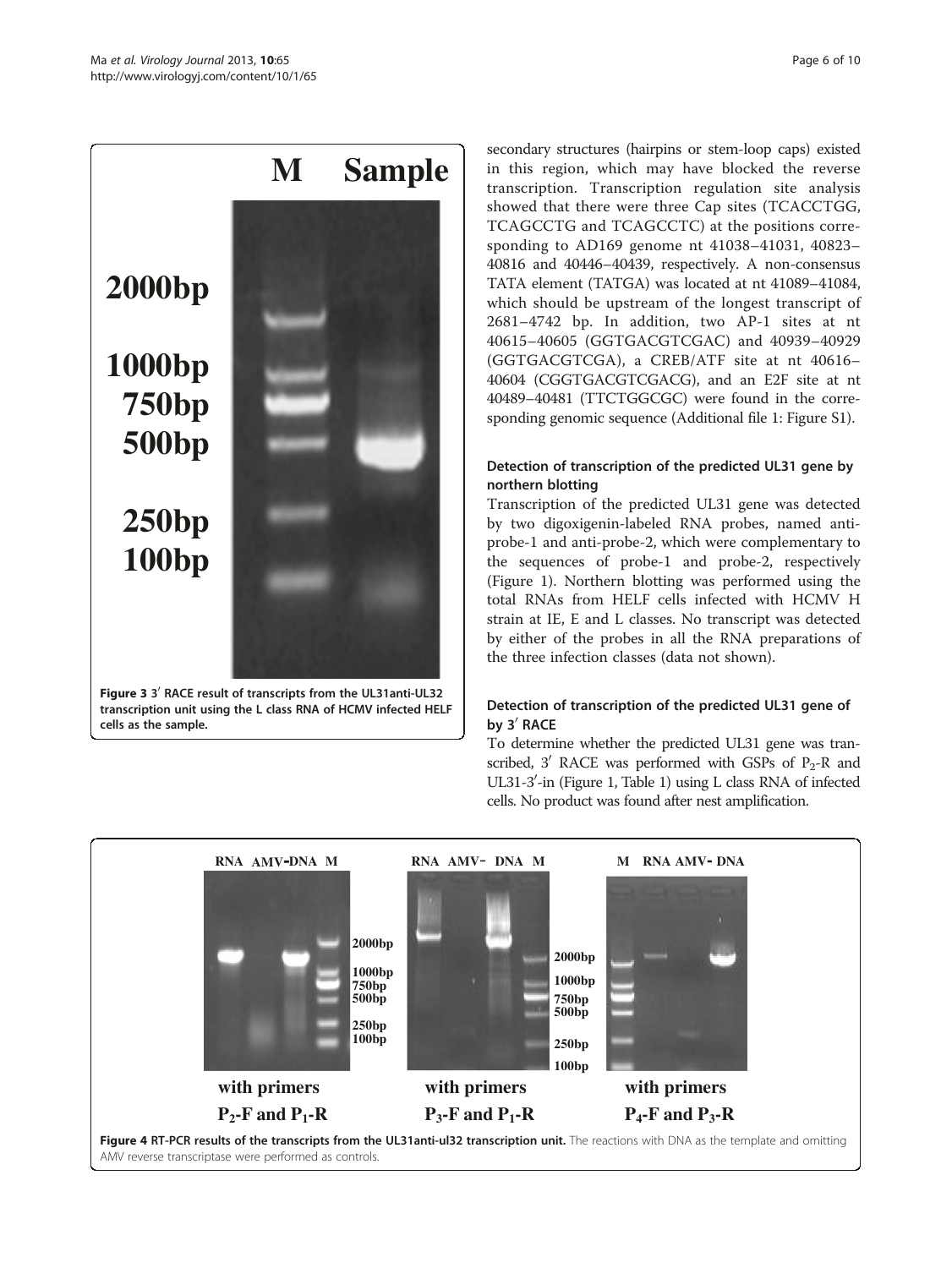<span id="page-6-0"></span>

#### Table 2 The detailed  $5'$  RACE results of the transcripts between 1049 bp and 1821 bp

| GSP 5' Inner<br>primers | <b>Primer sites</b> | <b>Products</b> | $5'$ ends | The number<br>of clones |
|-------------------------|---------------------|-----------------|-----------|-------------------------|
| $GSP-5' - 2$            | 37801-37820         | 900 bp          | 38724     | 3                       |
|                         |                     | 750 bp          | 38558     |                         |
|                         |                     |                 | 38568     | 1                       |
|                         |                     |                 | 38566     | 4                       |
|                         |                     | 400 bp          | 38267     | 1                       |
|                         |                     |                 | 38264     | 5                       |
| $GSP-5' - 3$            | 38349-38367         | 500 bp          | 38946     | 1                       |
|                         |                     |                 | 38830     | 3                       |
|                         |                     | 250 bp          | 38566     | 4                       |
|                         |                     |                 | 38262     | 1                       |
| $GSP-5' - 4$            | 38743-38762         | $200$ bp        | 38946     | 3                       |
|                         |                     |                 | 38950     |                         |

The consistent  $5'$  ends were in bold type.

# Coding potential prediction of the transcripts from the UL31anti-UL32 transcription unit

The potential ORFs in transcripts from the UL31anti-UL32 transcript unit were analyzed with ATG as the initiation codon. In addition to the UL32 ORF (nt 42993–39847), three novel ORFs were predicted, named UL31anti-1, UL31anti-2 and UL31anti-3, which spanned nt 39760– 39320, 38938–38375 and 38313–37903, respectively, with the AD169 genome as the reference (Additional file [1](#page-9-0): Figure S1). The ORFs were predicted to encode 147, 188 and 137 amino acids, respectively. As shown in Figure [1](#page-1-0), the 6.0-kb transcript comprised all of the four ORFs, and the three transcripts of 2681–4742 bp comprised the three newly predicted ORFs. The 1.6-kb transcript contained UL31anti-2 and UL31anti-3 ORFs, whereas the 1.3-kb transcript only encoded the UL31anti-1 ORF. No coding potential was predicted in the 0.6- and 1.1-kb transcripts (Figure [1\)](#page-1-0).

## **Discussion**

Evidence of transcription of the UL32 gene has been obtained previously [[11-13](#page-9-0)]. Recently, a 0.55-kb transcript has been proved to be transcribed from the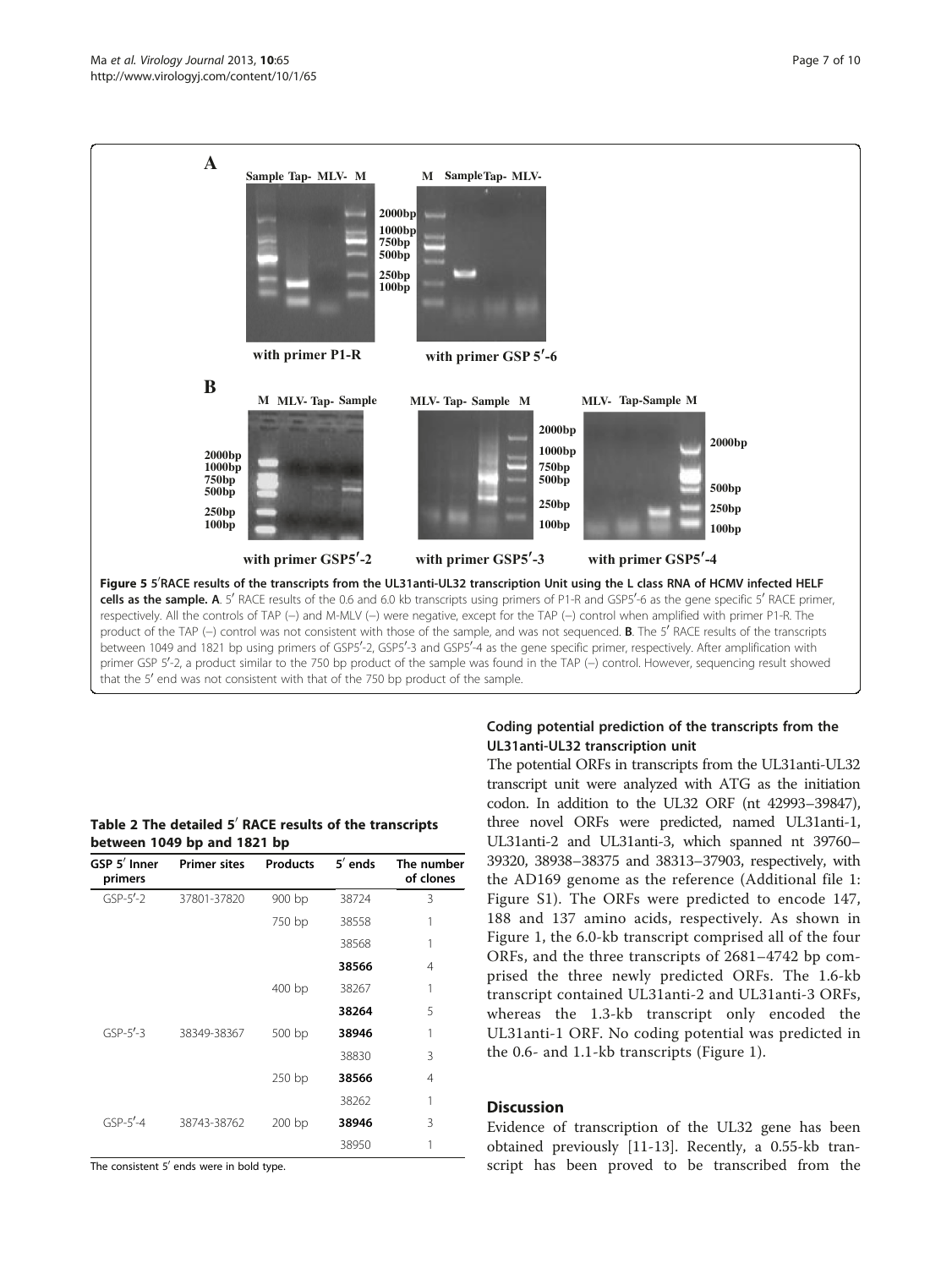complementary strand of HCMV Merlin strain in the UL30–UL31 gene region [\[13](#page-9-0)]. In the present study, a transcription unit at the complementary strand of this gene region was identified in an HCMV clinical strain, and named the UL31anti-UL32 transcription unit. A family of  $3'$  coterminal transcripts was transcribed during the late phase of HCMV infection, whose  $3'$ terminus was located within the middle of the predicted UL30 gene. The transcript family included at least eight mRNAs, of which the 6.0-kb transcript was consistent with that of the previously identified UL32 transcript, which has been shown to encode the UL32 gene product (pp150) [[11\]](#page-9-0), and the 0.6-kb transcript accords with the 0.55-kb transcript reported by Gatherer et al. [\[13](#page-9-0)]. The other six were novel transcripts.

In addition to UL32, three novel ORFs, UL31anti-1, UL31anti-2 and UL31anti-3, were predicted in six transcripts from the transcription unit. These ORFs were located within the UL31 gene region but had an antisense orientation. Translation of small ORFs from the UL30– UL32 region had been documented recently [[14\]](#page-9-0). It would be worthwhile investigating the expression of these three novel ORFs in the future.

No ORF was found in the shortest two transcripts (0.6 and 1.1 kb), when predicted with ATG as the initiation codon. However, a comparative analysis involving members of the primate cytomegalovirus (HHV5, PnHV2, CeHV5, CeHV8, AoHV1 and SaHV3) led to the discovery of a potential coding region (UL30A) located in the 0.55-kb transcript, potentially expressed from a nonconventional initiation codon of ACG [[15\]](#page-9-0). Thus, the coding potential of the 0.6- and 1.1-kb transcripts should be investigated further at the protein level.

In the present study, northern blotting using probe-0, which binds to the  $3'$  end of the predicted UL30 sequence, did not detect any transcript. Furthermore, the transcription evidence of the UL31 gene has not been obtained by  $3'$  RACE and northern blotting. These results suggest that the previously predicted UL30 and UL31 genes should not be transcribed.

On the basis of the presence of consensus TATA elements located 15 or 30 bases upstream of the mapped initiation sites in the genomic sequence, the 0.6- and 6.0-kb transcripts appear to initiate from a TATAcontaining promoter. No consensus TATA element was found in the upstream sequences of the two groups of weak transcripts of 2681–4742 and 1049–1821 bp. Northern blotting showed that the transcription activity of the sequences upstream of the two groups of weak transcripts was weaker than that of the consensus TATA elements upstream of the 0.6- and 6.0-kb transcripts. Several other transcription-activating sequences were observed in the upstream sequences of the two group transcripts, including the non-consensus TATA element, AP-1 site, CREB/ATF site, and E2F site. Although all of these elements have been identified in other HCMV transcription units [\[16-18](#page-9-0)], their regulatory activity for this transcription unit should be determined in future research.

Although the expression of 151 predicted HCMV ORFs has been detected by DNA microarray analysis [[12\]](#page-9-0), the transcription characteristics of nearly half of the predicted genes have not been investigated extensively. More unrecognized translated products or transcripts could be involved in HCMV pathogenesis. Detailed mapping of HCMV transcripts may provide much more important information for understanding the interactions between HCMV and its hosts. Further investigation on the novel transcripts may offer new strategies for intervention and treatments of HCMVrelated diseases.

## Conclusions

In this study, a family of  $3'$  coterminal transcripts was transcribed in the late phase of HCMV infection from the predicted UL30–UL32 gene region of a clinical strain.

## **Methods**

#### Virus and specimens

The HCMV clinical strain H was isolated from a urine sample of an infant aged <5 months who had been hospitalized in Shengjing Hospital of China Medical University. The strain was passaged 10 times in HELF cells, which were maintained in 1640 medium supplemented with 2% fetal calf serum and 100 U penicillin/streptomycin at 37°C and 5%  $CO<sub>2</sub>$  in a humidified incubator. HELF cells were inoculated with H strain at an MOI of  $3 - 5.$ 

#### DNA sequencing of HCMV H strain

The genome of HCMV H strain was sequenced by highthroughput sequencing, using a Genome Sequencer Illumina Hiseq2000 (Huada, Shenzhen, China).

#### RNA preparations

For preparation of HCMV IE RNA, 100 μl/ml protein synthesis inhibitor cycloheximide (Sigma, St Louis, MO, USA) was added to the culture medium 1 h before infection, and the cells were harvested at 24 h post-infection (hpi). For E RNA preparation, 100 μl/ml DNA synthesis inhibitor phosphonoacetic acid (Sigma) was added to the medium immediately after infection, and the cells were harvested at 48 hpi. HCMV L RNA and mock-infected cellular RNA were derived from infected and uninfected cells, respectively, cultured in parallel, and harvested at 96 hpi. Total RNA was isolated from  $\sim 10^7$  infected or uninfected HELF cells using TRIzol reagent (Invitrogen,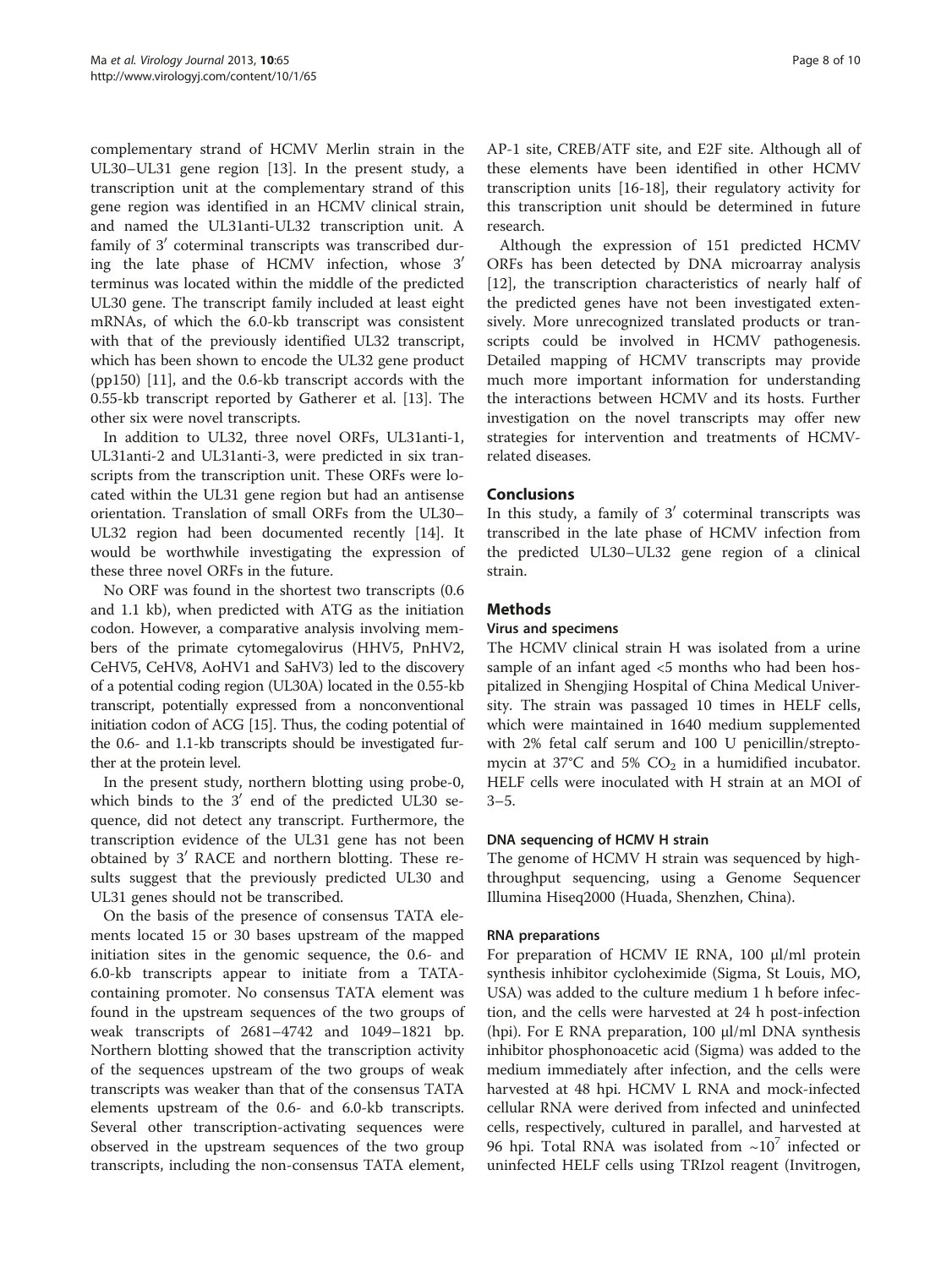Carlsbad, CA, USA). The isolated RNA was treated with DNA-free reagent (Ambion, Austin, TX, USA) to remove possible contaminating DNA. The integrity and size of the isolated RNA was analyzed by formaldehyde agarose gel electrophoresis. The quantity and purity of the RNA were estimated by OD measurement.

## Screening an HCMV cDNA library

An HCMV cDNA library had been constructed previously using the Switching Mechanism At 5' end of RNA Transcript (SMART) technique (Clontech, Mountain View, CA, USA) and the L RNA of HCMV H strain [[10\]](#page-9-0). To select specific cDNA clones from the cDNA library by PCR, a graded PCR was set up as previously described [\[19,20\]](#page-9-0). Five thousand cDNA clones were screened by graded PCR using several pairs of primers (Table [1](#page-4-0), Figure [1\)](#page-1-0). The PCR conditions were: initial denaturation of templates at 94°C for 4 min, 30 cycles of 94°C for 30 s, 55°C for 30 s, and 72°C for 1 min, followed by a final elongation at 72°C for 10 min. Inserts of the selected clones were sequenced using vector primers (M13F and M13R) and the ABI PRISM 3730 DNA analyzer (Applied Biosystems, Carlsbad, CA, USA). The screening results allowed us to obtain cDNA clones containing transcript sequences derived from both genomic strands.

## Northern blotting

For northern blotting analysis, 10 μg per lane of IE, E and L RNA preparations of the HCMV H strain and total RNA from mock-infected HELF cells were subjected to denaturing agarose gel (1% w/v) electrophoresis in the presence of formaldehyde, alongside the digoxigenin-labeled RNA molecular weight marker I (Roche, Indianapolis, IN, USA). Probes were labeled using a DIG Northern starter kit (Roche) according to the manufacturer's instructions. Primers for producing the probes are listed in Table [1](#page-4-0) and Figure [1.](#page-1-0) The separated RNA fragments were transferred onto positively charged nylon membranes using capillary transfer. The nylon membranes were baked at 80°C for 2 h followed by prehybridization for 30 min at 65°C using the Dig EasyHyb-buffer (Roche). After overnight hybridization to the probes at 65°C, the membranes were washed according to the manufacturer's instructions. The hybridized probes were incubated with anti-digoxigenin conjugated to alkaline phosphatase and visualized with the chemiluminescence substrate CDP-Star (Roche). The membranes were exposed using ChemiDocTM XRS + (Bio-Rad, USA). To ensure that equal amounts of RNA were loaded, the RNA preparations were adjusted by comparing with the quantities of 28S and 18S rRNA in the same RNA preparations, estimated by electrophoresis and ethidium bromide staining.

#### **RACE**

3' and 5' RACE was performed with 3'-Full RACE Core Set Ver. 2.0 and 5'-Full RACE Kit (TaKaRa, Dalian, China), respectively. L RNA preparations from the H strain were used as templates. First-strand cDNAs were synthesized with Moloney murine leukemia virus (MMLV) reverse transcriptase using oligo-dT-adaptor primers  $(3'$  RACE) and random 9-mer primers  $(5'$  RACE), respectively. Nested PCR amplifications were carried out using LA Taq (TaKaRa) after reverse transcription. All of the primers are listed in Table [1](#page-4-0) and Figure [1](#page-1-0). The reactions were carried out at 94°C for 4 min, 30 cycles of 94°C for 30 s, 55–58°C (depending on primers) for 30 s, and 72°C for 30 s to 5 min, with a final extension at 72°C for 10 min. In 5<sup>'</sup> RACE experiments, two control reactions were performed in strict accordance with kit instructions: (i) TAP(−), omitting tobacco acid pyrophosphorylase, to rule out nonspecific ligation of incomplete mRNA, tRNA and rRNA with the adaptor; and (ii) MMLV(−), omitting MMLV reverse transcriptase, to rule out nonspecific reaction caused by contaminating genomic DNA.

## RT-PCR

RT-PCR was performed using L RNA preparations from the H strain. First-strand cDNA was synthesized using Oligo-dT adaptor primer and AMV reverse transcriptase (TaKaRa). Gene-specific cDNA sequences were amplified using appropriate GSP combinations of  $P_2$ -F and  $P_1$ -R,  $P_{3}$ - F and  $P_{1}$ -R, as well as  $P_{4}$ -F and  $P_{3}$ -R (Figure [1](#page-1-0), Table [1\)](#page-4-0).

## Cloning and sequencing

Products of RACE and RT-PCR were separated by agarose gel electrophoresis and purified using the DNA Purification Kit (Promega, Madison, WI, USA). Recovered PCR products were ligated into a pCR 2.1 TA vector (Invitrogen, China) with T4 ligase at 14°C overnight. The ligation products were transformed into Escherichia coli DH/5α competent cells. Three to six clones of each purified PCR product were selected randomly for sequencing using the M13 primer and the ABI PRISM 3730 DNA analyzer (Applied Biosystems).

## BLAST search and sequence analysis

Standard nucleotide–nucleotide BLAST was performed on the NCBI website. The nucleotide positions referred to in this study were in reference to the sequence of the HCMV AD169 strain (GenBank: X17403.1). DNA alignment was done by MegAlign using Clustal W algorithms. RNA fold analysis and ORFs prediction were performed by GeneQuest and Editseq programs of the DNAstar package. The prediction of transcription regulation motifs was performed using Searching Transcription Factor Binding Sites (Ver. 1.3, Japan) on line.